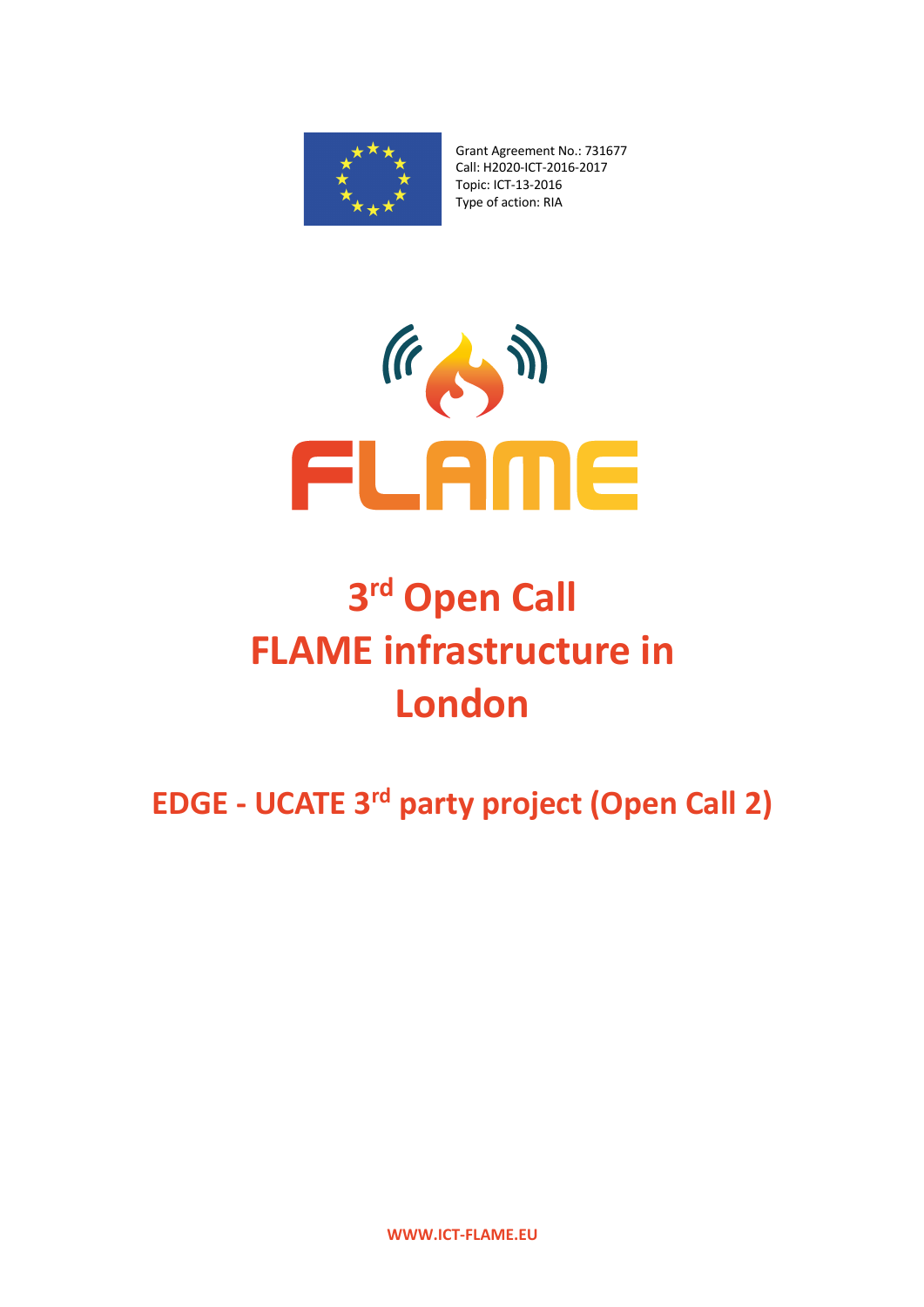

## **DESCRIPTION OF FLAME INFRASTRUCTURE IN LONDON**

King's College London (KCL) has developed a state-of-the-art 5G testbed based on OpenStack and SDNenabled infrastructure. This testbed is interlinked with other universities in the UK, including University of Bristol.

This infrastructure, as well as its interconnection with Bristol, has been tested and validated as part of the first-ever end-to-end demonstration/trial of 5G, funded substantially by the UK's Department of Culture, Media and Sport (DCMS).

The infrastructure comprises of a fully 3GPP-compliant 5G air interface with radios at 3.5GHz powered by Massive MIMO technology and 28GHz powered by millimetre wave specifications. The radios are fronthauled into the baseband unit and then into the virtual radio access network; the resulting data flow is then routed into the virtualized core network. The testbed is completely softwarized, hosting all 5G functionalities as VNFs on commodity hardware. This also allows an interconnection to 3rd party systems, such as the Internet of Things and Autonomous Vehicles. As such, we own the infrastructure, have full access to the facilities on campus, and have the ability (and necessary permissions) to deploy FLAME on top of this infrastructure and demonstrate the replicability of FLAME. Note that the 5G testbed is a TRAC facility within KCL and the access to it by 3rd party projects is costed to ensure its upkeep and maintenance.

## **5G Infrastructure:**

King's College London (KCL) is located in centre of London and has five campuses located in various parts of the city. KCL is the most centrally located of all the London-based universities.

The key infrastructure for replicating FLAME resides in Strand Campus (Figure 1) and the network has a 3-tier design:

- access networks support different technologies, including 4G (through Open Air Interface), Wi-Fi and gigabit Ethernet each one with its own subnet or subnets.
- distribution layer to perform routing functions between different access networks and
- a core layer which aggregates and routes traffic for the VNFs.

The core, distribution and access tiers are interconnected with 40Gbps fibre across all links and the access tier provides 1Gbps and 10Gbps links.

The set-up consists of:

- *Access points*. Located at 10 different places in the strand campus (all of them use WiFi). There is also a cellular set-up in the lab (using open air interface), paving the way to test softwaredefined radio integrations with FLAME. Programmable SIM cards and multi-vendor end-user devices having AR capabilities are also available to test the services offered.
	- o Wi-Fi Cisco AIR-CAP 7021
	- o Cellular (SDR, Open Air Interface and virtualized core)
- *5G Lab (Edge).* The first point of contact from the access devices. where 6 compute nodes are located with each node having one of the following specifications:
	- o 6 cores, 12 threads with 24GB ram and 512GB SSD and 1 GBPS NIC and a GTX 1080
	- o 8 cores, 16 threads, 16GB ram, 756 GB storage (500GB HDD + 256GB SSD), 1GBPS NIC and 2 GTX 1080.

It is planned that two or more of these nodes will be dedicated for FLAME. Depending on resource requirements, up to four other nodes can be available in a dedicated fashion for specific experiments and testing. Since all infrastructure supports virtualization, it will also be able to spin up resources as needed.